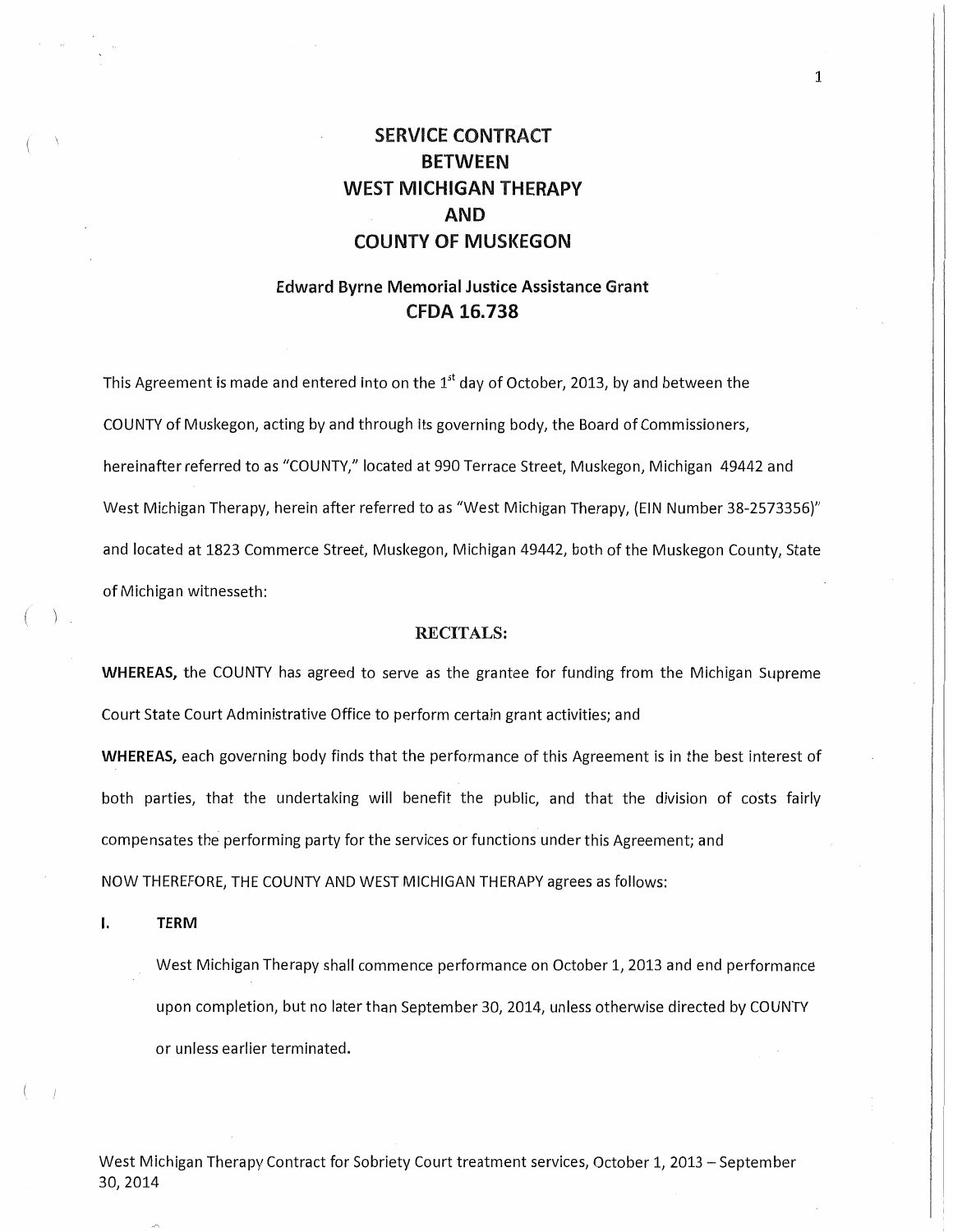The COUNTY agrees to pay West Michigan Therapy a sum of dollars not to exceed Seventy-one Thousand, Eight Hundred Twenty Dollars (\$71,820). Fifteen Thousand and no Dollars (\$15,000) will be paid from the Edward Byrne Memorial Justice Assistance Grant (CFDA 16.738) grant funded through the Michigan State Court Administrative Office to perform certain functions outlined in this Agreement for the period of October 1, 2013 - September 30, 2014. Fifty-six Thousand Eight Hundred and Twenty Dollars (\$56,820) will come from the County of Muskegon General Fund. West Michigan Therapy shall carry out in a satisfactory and ethical manner all services referenced within the signed Memorandum of Understanding dated June 11, 2013 which is attached as Exhibit 1 and incorporated, by reference.

#### Ill. CONTRACTOR INFORMATION

The name of the Project Official for West Michigan Therapy is Stacey Vandenberg, Chief Operating Officer. The Project Official's contact telephone number is 231-728-2138 x 2023. The Financial Contact for West Michigan Therapy is Christina Finkler, 231-728-2138 x 2001 or at accounting@wmttlc.com.

## IV. COMPENSATION

West Michigan Therapy will submit monthly invoices which will include a weekly Personnel Activity Report for each staff member providing treatment services performed during the period. West Michigan Therapy will provide documentation attached to the invoice indicating that all sources of funding have been exhausted for each participant for which Sobriety Court is billed. In addition, the invoice must identify the participant, the type of treatment, cost of each treatment modality and denial of other insurance payments. Documentation of coordination of services for each participant must also be included in the invoice.

West Michigan Therapy Contract for Sobriety Court treatment services, October 1, 2013 - September 30,2014

2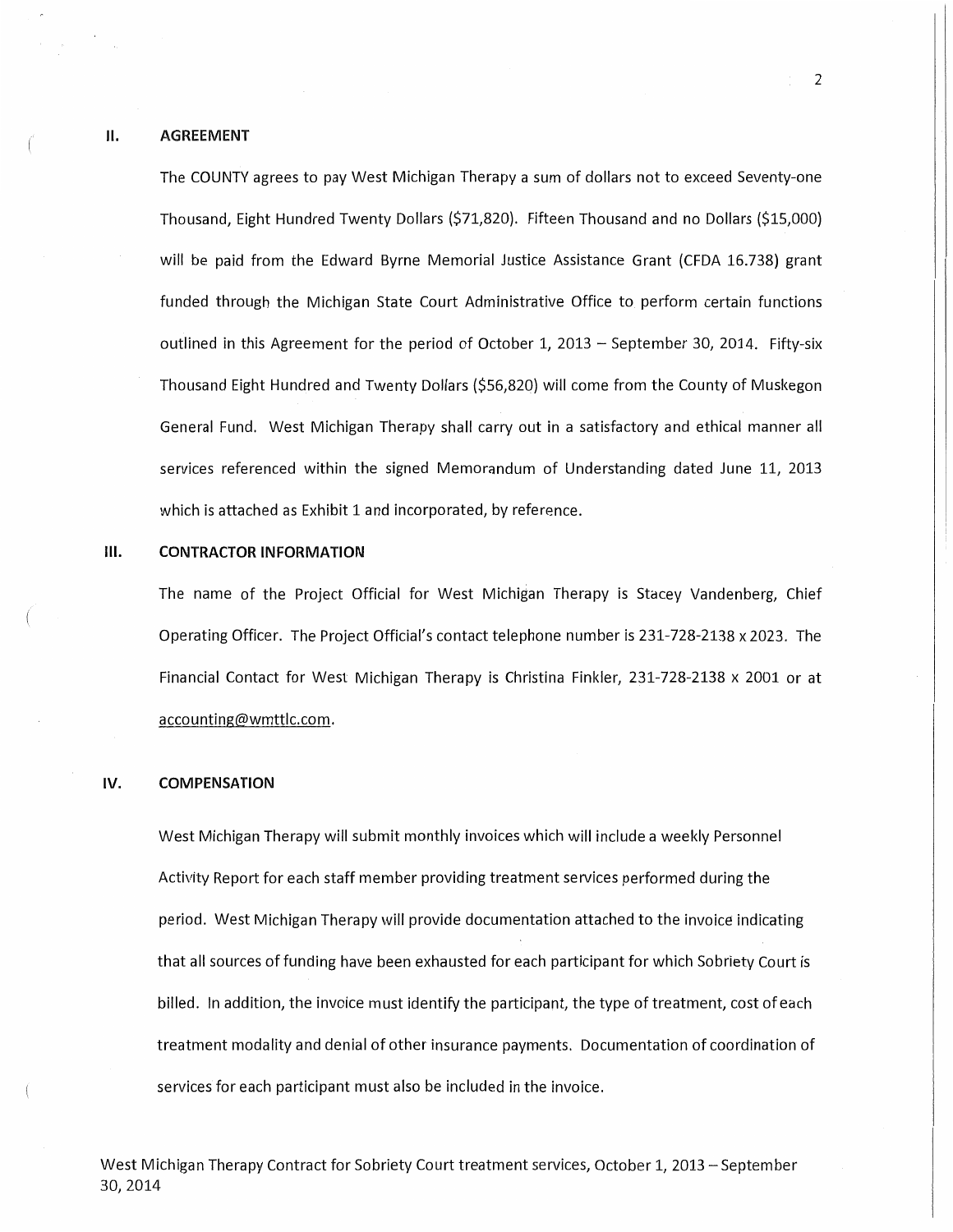## V. WEST MICHIGAN THERAPY RESPONSIBILITIES

West Michigan Therapy will perform the following functions:

A. Provide treatment as needed to 35 Sobriety Court participants as identified in the Individual

Plan of Service and as identified in the following table and described in the narrative below

the table. Of the 35 Sobriety Court participants, eight (8) will be straddle cell offenders.

| Therapy Type - *AD                |                              |                               |
|-----------------------------------|------------------------------|-------------------------------|
| As Determined by Individual       |                              |                               |
| <b>Plan of Service and Team</b>   | <b>Group Therapy</b>         | <b>Individual Therapy</b>     |
| Number of Weeks                   |                              |                               |
| Phase I / Part I                  | Four $(4)$                   | Four $(4)$                    |
| Number of Weeks                   |                              |                               |
| Phase I / Part II                 | Now compressed into Phase II |                               |
| <b>Number of Weeks</b>            |                              | As determined by the Sobriety |
| <b>Phase II</b>                   | Twenty-eight (28)            | Court team and the IPOS       |
| Number of Weeks                   |                              | As determined by the Sobriety |
| <b>Phase III</b>                  | Sixteen (16)                 | Court team and the IPOS       |
| <b>Number of Weeks</b>            |                              | As determined by the Sobriety |
| <b>Phase IV</b>                   | Twenty-six (26) AD*          | Court team and the IPOS       |
| <b>Total Length</b>               | Seventy-four                 | Seventy-four AD*              |
| <b>Minimum Number of Sessions</b> | 48                           |                               |

- 1. West Michigan Therapy will assess clients to determine alcohol and drug related problems and readiness for treatment, using the BADDS, ASI, ASAM criteria, psychosocial assessments with DSM-IV codes and other diagnostic tools as required by the Sobriety Court;
- 2. West Michigan Therapy will provide individual and group counseling· as needed/recommended by the Sobriety Court;
- 3. West Michigan Therapy will provide individualized case management services passed on the needs assessment;
- 4. West Michigan Therapy will make recommendations to the Sobriety Court for placement in a specified program or programs based assessment;
- 5. West Michigan Therapy will provide a comprehensive treatment program and will include recommendations for referrals including education, vocational and family resources to each defendant;
- 6. West Michigan Therapy will provide mental health screening/assessment, couples therapy, data input into DCCMIS, participation in bi-weekly Drug Court Sessions and Case Review Sessions with Drug Court Team; and
- 7. The West Michigan Therapy will participate as an active member of the Sobriety Court Team and work in accordance with the 2004 PA224, Section 1078, enacted and the Ten Guiding Principles of DWI Courts.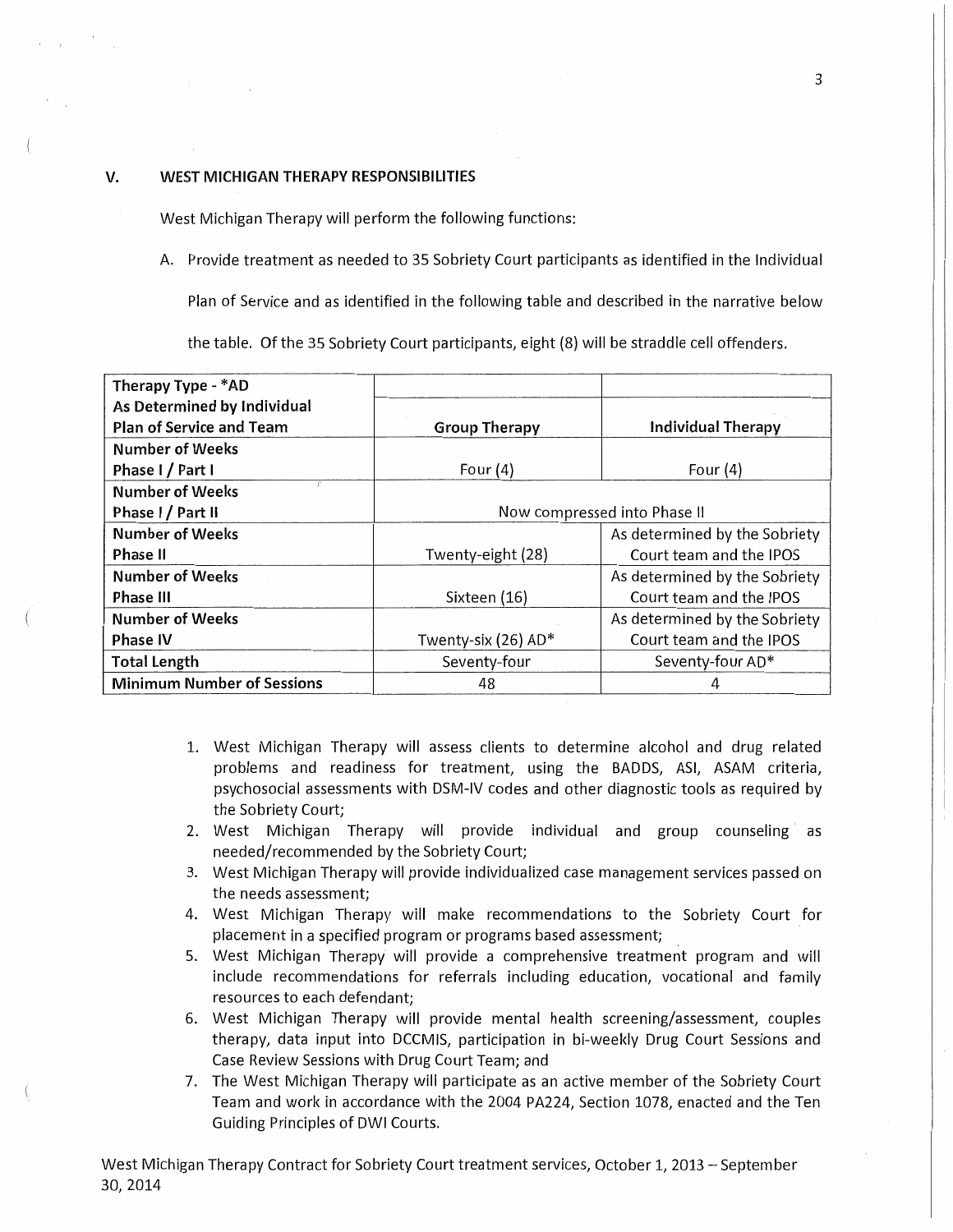- B. Provide staff to act as a Sobriety Court liaison to meet with the Sobriety Court Case Manager and Lead Probation officer bi-weekly to ensure care coordination services and to prepare biweekly reports to the Judges and Sobriety Court team;
- C. Enter the assessment and all other treatment data into the SCAO Drug Court Management Information System {DCCMIS) within 24 hours of providing the treatment or completion of the assessments;
- D. Enter data into the CareNet and/or other data systems used for substance abuse documentation, coordination and billing by the Lakeshore Coordinating Council for Substance Abuse Services and the Lakeshore Behavioral Health Alliance.
- E. Provide routine reports to the  $60<sup>th</sup>$  District Court on the status of the project;
- F. Perform all other functions necessary to complete the work as directed by the Michigan State Court Administrator's Office as set forth in their guidelines and best practices;
- G. West Michigan Therapy must maintain insurance and provide the  $60<sup>th</sup>$  District Court

Representative for the Sobriety Court Program with Certificates of Insurance for:

#### WORKER'S COMPENSATION

Coverage for its employees with statutory limits and Employers Liability coverage with limits of:

Coverage A- Compensation as required by Statute Coverage  $B -$  Employer's Liability to \$500,000

#### COMMERCIAl GENERAl liABiliTY

Coverage on the standard ISO 1993 Form which includes contractual liability, personal injury, broad form property damage, extended liability, and, where applicable, products liability coverage, with coverage limits of:

Per occurrence \$1,000,000

#### COMPREHENSIVE AUTOMOBilE liABiliTY

Coverage on the standard ISO 1993 Form, which includes contractual liability coverage and coverage for all owned, hired, and non-owned vehicles with limits of:

Bodily Injury and Property Damage Any One Accident or Loss \$1,000,000

West Michigan Therapy Contract for Sobriety Court treatment services, October 1, 2013 - September 30,2014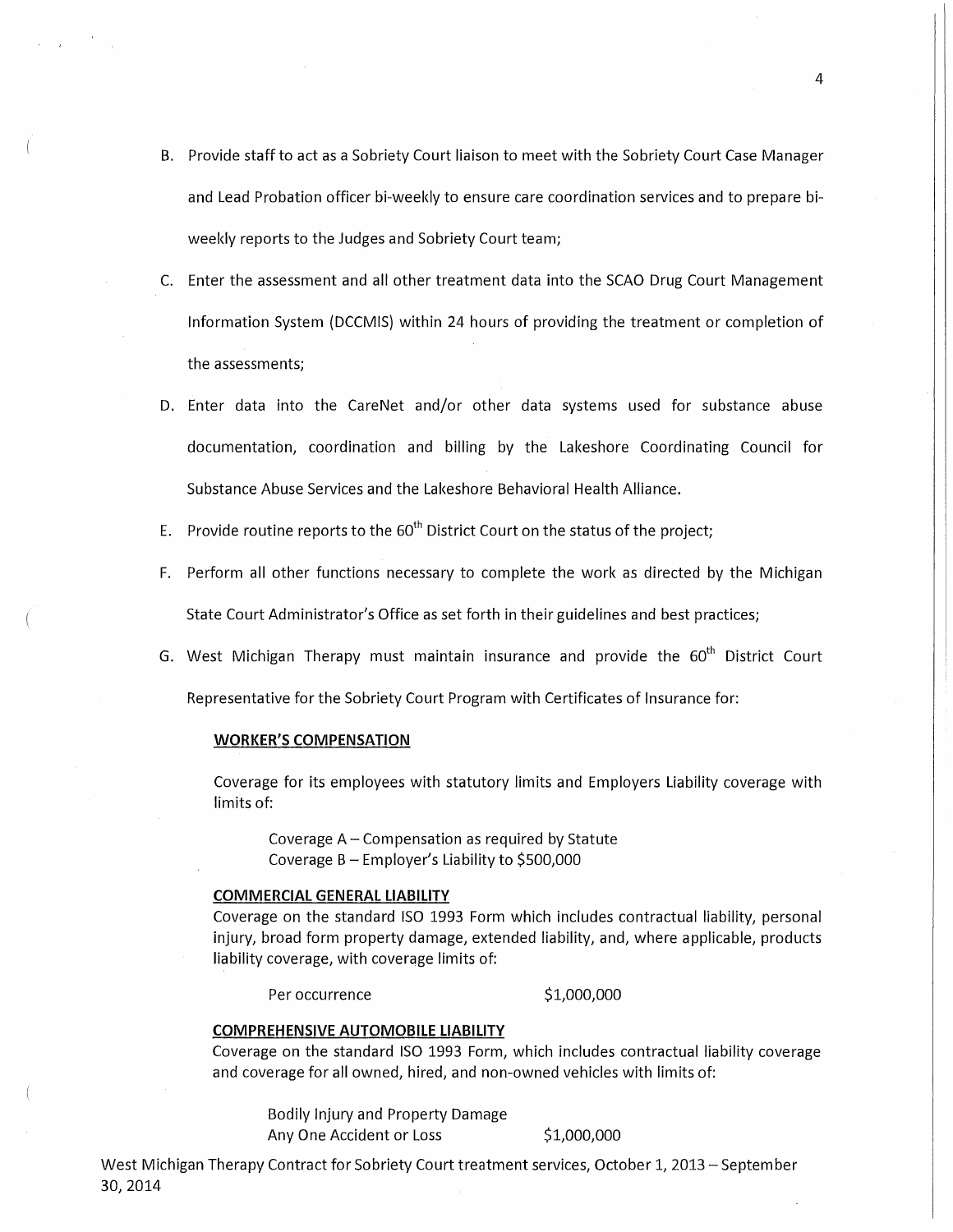#### PROFESSIONAL LIABILITY

Includes contractual liability for each twelve month period:

| Each Wrongful Act/Omission | \$1,000,000 |
|----------------------------|-------------|
| Aggregate                  | \$3,000,000 |

#### UMBRELLA OR EXCESS LIABILITY

Per occurrence \$1,000,000

The County of Muskegon shall be identified as an additional insured on the liability insurance policy. The foregoing policies shall be evidenced by a certificate of insurance acceptable to the County. Such certificate shall be issued by an insurance carrier with an A.M. Best rating of A- or better.

- H. West Michigan Therapy agrees to abide by all local, state and federal laws, rules, ordinances and regulations in the performance of this Contract.
- I. West Michigan Therapy shall be solely responsible to pay all taxes, if any, that arise.
- J. West Michigan Therapy acknowledges that it is a crime to knowingly and willingly file false information with the County of Muskegon for the purpose of obtaining this Contract and/or any payment under the Contract or of any cause of action arising out of the performance of this Contract.
- K. West Michigan Therapy shall perform all of its services under this Contract as an independent contractor.
- L. West Michigan Therapy will ensure that the therapist assigned to the Sobriety Court at the commencement of the contract will remain as the therapist as long as employed by West Michigan Therapy or mutually agreed upon by West Michigan Therapy and the 60<sup>th</sup> District Court Sobriety Court Coordinator.

# VI. ROLE OF THE COUNTY AND THE 60<sup>th</sup> DISTRICT COURT

A. The 60th District Court acknowledges that it will provide oversight of the Sobriety Court

program.

West Michigan Therapy Contract for Sobriety Court treatment services, October 1, 2013 - September 30,2014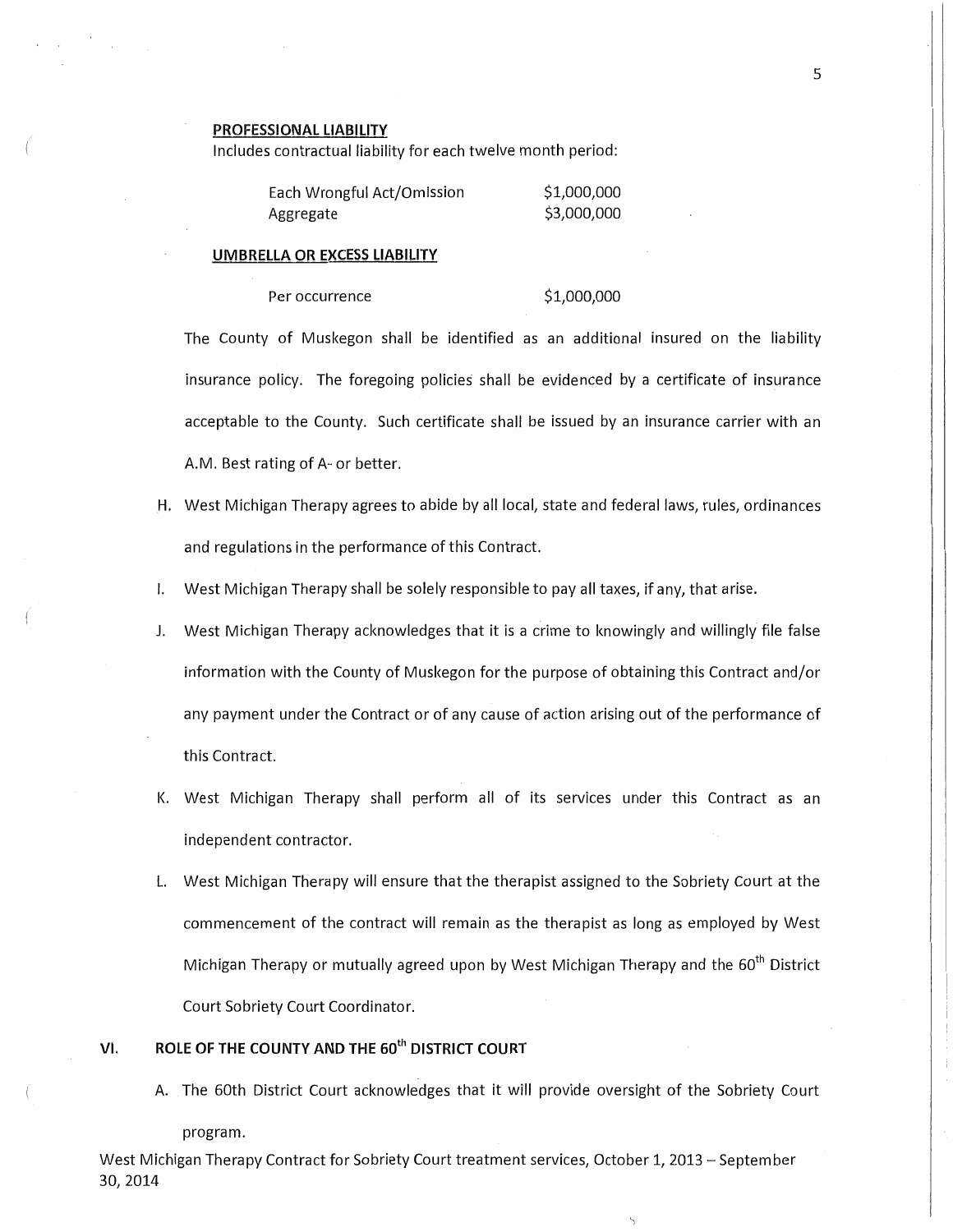- B. The 60th District Court acknowledges that it will convene the meetings of the Sobriety Court Team and will send referrals to Kathy Kittle at 231-728-2138, ext. 2007 and the secondary contact is Mark Apman 231-728-2138 x 2005.
- C. The 60th District Court acknowledges that it will conduct programmatic and financial audits.
- D. The 60th District Court acknowledges that it will review the treatment performance of West Michigan Therapy on a monthly basis to ensure that the participants are receiving treatment as outlined in the Individual Plan of Service and in conjunction with the recommendations of the Sobriety Court Team. The contract may be terminated within 14 days by written notice of the County at its sole discretion following the monthly reviews.
- E. The  $60<sup>th</sup>$  District Court acknowledges that it will review the financial performance of West Michigan Therapy on a quarterly basis. The contract may be terminated within 14 days by written notice of the County at its sole discretion following the quarterly reviews.

## VII. MISCEllANEOUS CONTRACT PROVISIONS

- A. Nothing in the performance of this Agreement shall impose any liability for claims against the County and/or the 60<sup>th</sup> District Court passing from this program or from the West Michigan Therapy's expenditure of the Edward Byrne Memorial Assistance and Michigan. Drug Court grant funds.
- B. AUDIT AND ACCESS TO RECORDS. The County of Muskegon and the 60<sup>th</sup> District Court will conduct both programmatic and financial audits of the project and the County of Muskegon may withhold payment until the audit is satisfactorily completed. West Michigan Therapy will be required to maintain all pertinent records and evidence pertaining to the grant contract, including grant funds, in accordance with generally accepted accounting principles and other procedures specified by the County of Muskegon. The County of Muskegon or any of its duly authorized representatives may have access, upon reasonable notice, to such

books, records, documents and other evidence for the purpose of inspection, audit and West Michigan Therapy Contract for Sobriety Court treatment services, October 1, 2013 - September 30,2014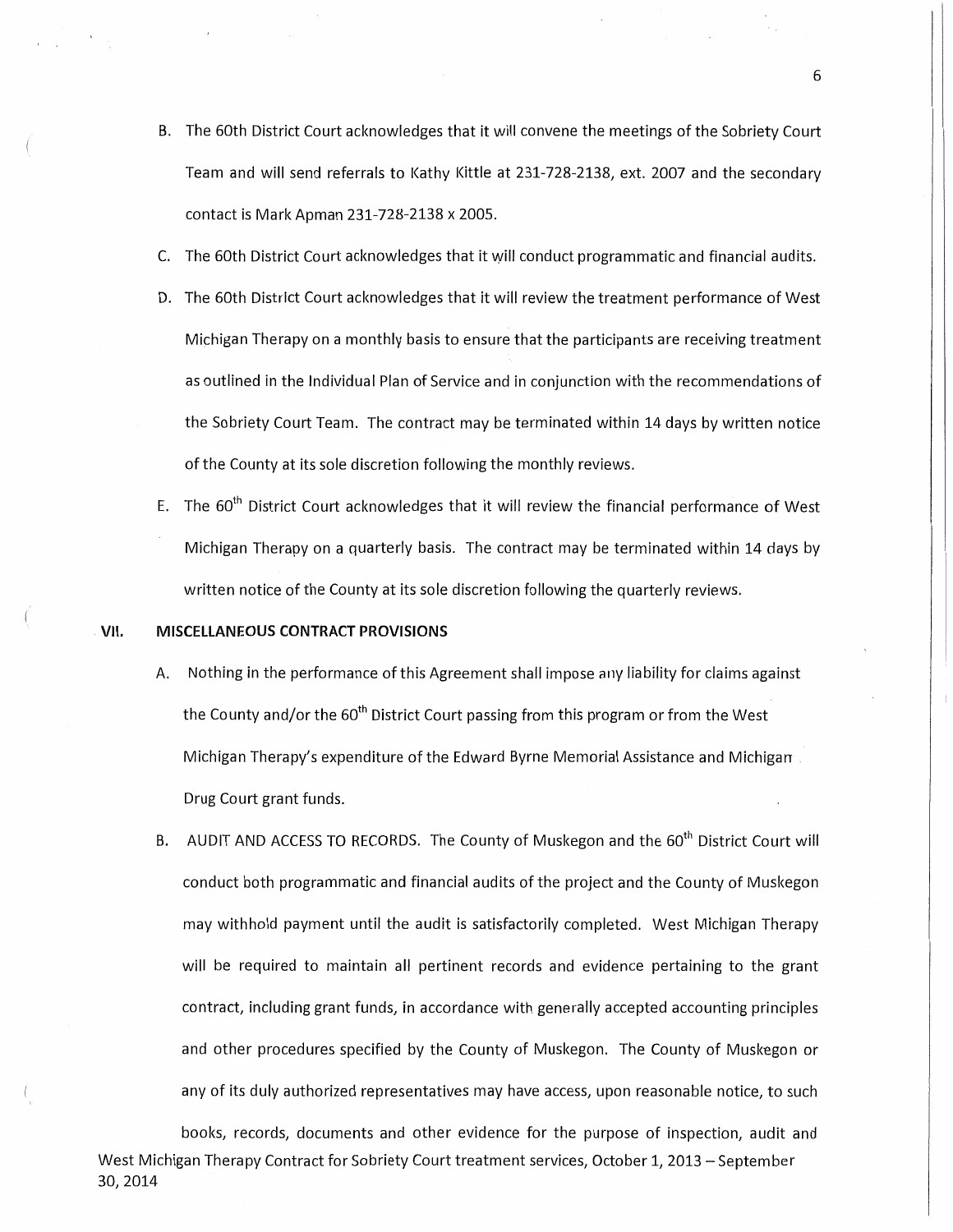copying. West Michigan Therapy will provide proper facilities for such access and inspection. All records must be maintained for the minimum of six years after the final payment has been issued by the County of Muskegon.

- C. OTHER SOURCES OF FUNDING. West Michigan Therapy guarantees that any claims for reimbursement made to the County of Muskegon under this Contract must not be financed through any other source than the County of Muskegon under the terms of this contract. If funding is received through any other source, West Michigan Therapy agrees to delete from the West Michigan Therapy's billings or to immediately refund the County of Muskegon, the total amount representing such duplication of funding.
- D: DEBARMENT AND SUSPENSION. By signing this Contract, West Michigan Therapy certifies that to the best of its knowledge and belief that it, its agents and West Michigan Therapy:
	- 1. Are not presently debarred, suspended, proposed for debarment, declared ineligible, or voluntarily excluded from covered transactions by any federal department or the State of Michigan.
	- 2. Have not, within a three-year period preceding this Contract, been convicted or had a civil judgment rendered against them for commission of fraud or a criminal offense in connection with obtaining, attempting to obtain, or performing a public (federal, state, or local) transaction or contract under a public transaction, as defined in 45 CFR 1185; violation of federal or state antitrust statutes or commission of embezzlement, theft, forgery, bribery, falsification or destruction of records, making false statements or receiving stolen property.
	- 3. Are not presently indicted or otherwise criminally or civilly charged by a government entity (federal, state, or local) with commission of any of the offenses enumerated in subsection (2).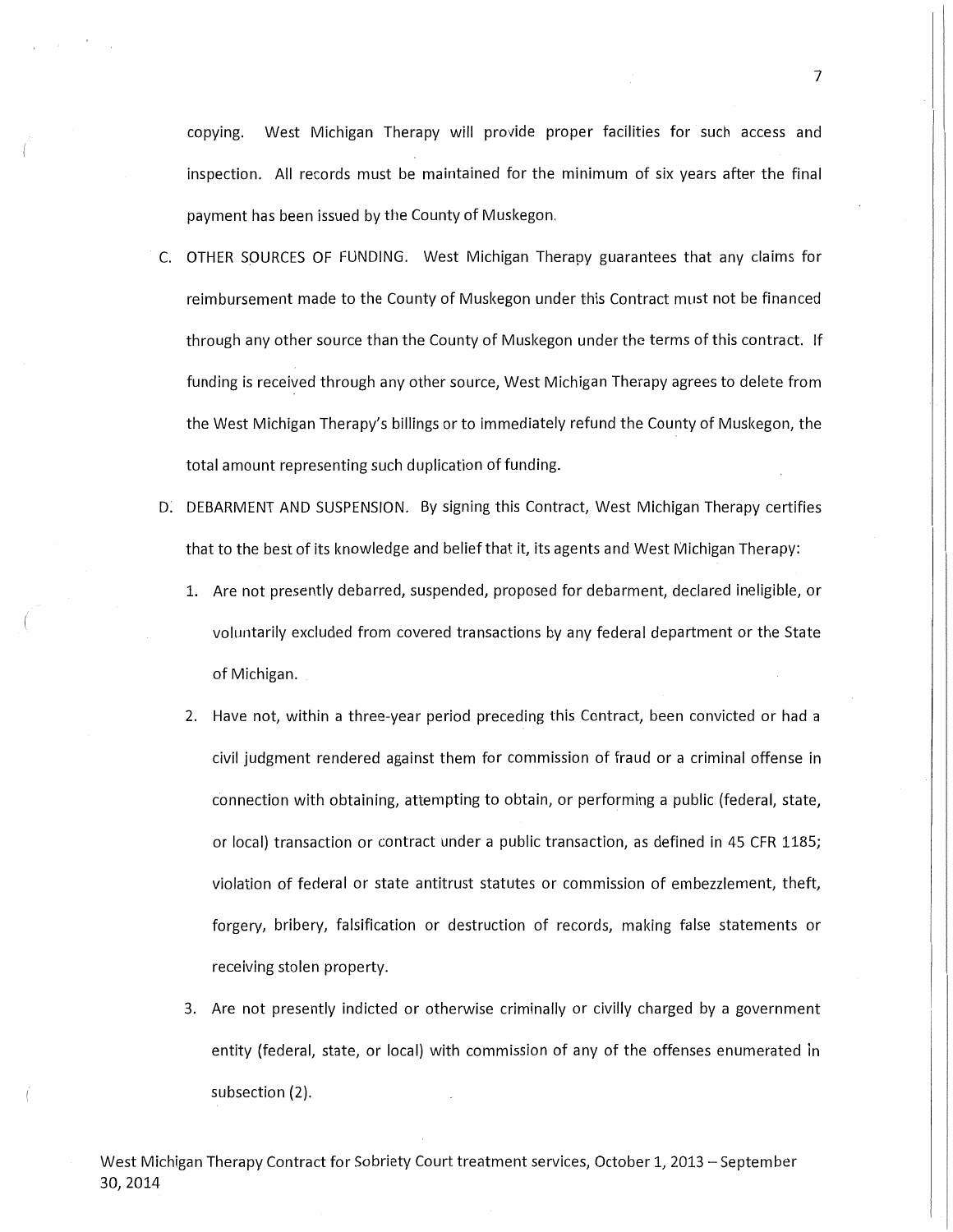- 4. Will comply with all applicable requirements of all other state or federal laws, executive orders, regulations and policies governing these programs.
- E. AGREEMENT. By entering into this Agreement, the parties do not intend to create any obligations, express or implied, other than those set out herein. Further, this Agreement shall not create any rights in any party not a signatory hereto.
- F. ASSIGNMENT. West Michigan Therapy shall not assign any of its rights nor transfer any of its obligations under this Agreement without the prior written consent of the COUNTY and the  $60^{th}$  District Court and any attempt to so assign or so transfer without such consent shall be void and without legal effect and shall constitute grounds for termination.
- G. INDEMNIFICATION. To the fullest extent permitted by law, West Michigan Therapy shall defend, indemnify, and hold harmless the COUNTY and the  $60<sup>th</sup>$  District Court, its subsidiaries, departments, divisions, and agencies and their respective officials, officers, directors, employees, and agents from and against any and all liability, litigation, causes of action, and claims, by whomsoever brought or alleged, and regardless of the legal theories upon which based, and from and against all losses, costs, expenses, and fees and expenses of attorneys and expert witnesses resulting therefrom on account of, relating to, or arising out of bodily injury or death of any person, or on account of damage to property, including loss of use thereof, arising or allegedly arising out of or resulting from the work. The foregoing indemnity of the COUNTY and the  $60<sup>th</sup>$  District Court shall include, but is not limited to claims alleging or involving the negligence of West Michigan Therapy shall not extend to liability found by way of final judgment to have resulted from the sole negligence of the COUNTY and the 60<sup>th</sup> District Court.
- H. SEVERABILITY. If any one or more of the provisions contained herein shall for any reason be held to be invalid, illegal or unenforceable in any respect, then such provision or

provisions shall be deemed severable from the remaining provisions hereof, and such West Michigan Therapy Contract for Sobriety Court treatment services, October 1, 2013 - September 30,2014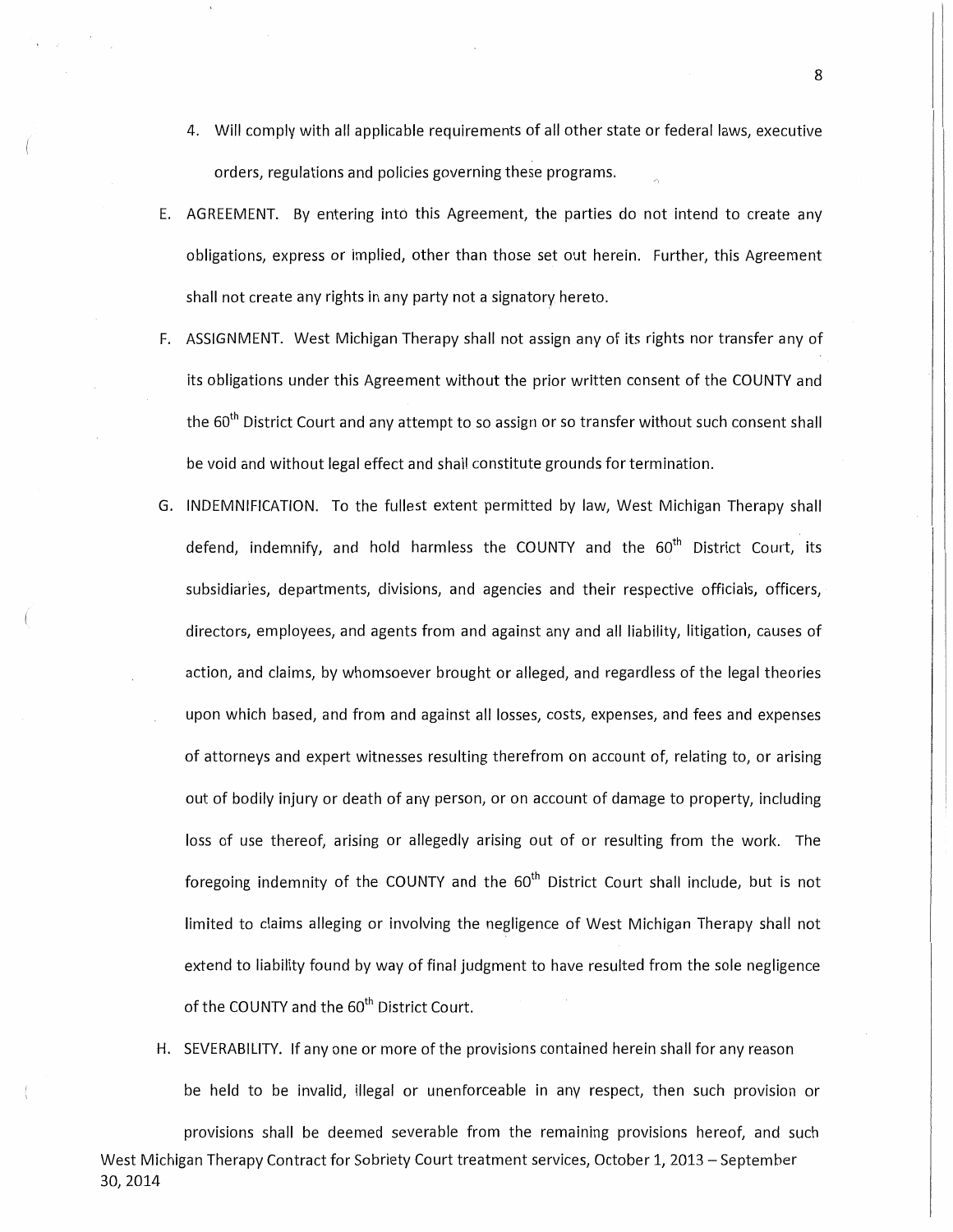invalidity, illegality or unenforceability shall not affect any other provision hereof, and this Agreement shall be construed as if such invalid, illegal or unenforceable provision had never been contained herein.

- I. NON-EXCLUSIVE AGREEMENT. The parties acknowledge that the  $60<sup>th</sup>$  District Court may contract with other sub-contractors for similar services.
- J. UNALLOWABLE EXPENSES. West Michigan Therapy will not bill for any services or not spend money for any services not listed in their Request for Proposal response dated September 16, 2013.
- K. COMPLIANCE WITH SCAO AGREEMENT. West Michigan Therapy agrees that this contract is subject to the Agreement between the  $60<sup>th</sup>$  District Court and the State Court Administrator's Office.
- ENTIRE AGREEMENT AND AMENDMENT. In conjunction with matters considered herein, this Agreement contains the entire understanding and agreement of the parties and there have been no promises, representations, agreements, warranties or undertakings by any of the parties, either oral or written, of any character or nature hereafter binding except as set forth herein. This Agreement may be altered, amended or modified only by an instrument in writing, executed by the parties to this Agreement and by no other means. Each party waives their future right to claim, contest or assert that this Agreement was modified, canceled, superseded or changed by any oral agreements, course of conduct, waiver or estoppel. Both parties agree that if any provision of the contract is invalid, the rest of the contract will not be affected.
- M. FEDERAL AND STATE ASSURANCES AND GRANT REQUIREMENTS. West Michigan Therapy acknowledges that it will comply with all federal and state grant requirements and assurances by signing Appendix A and Appendix B.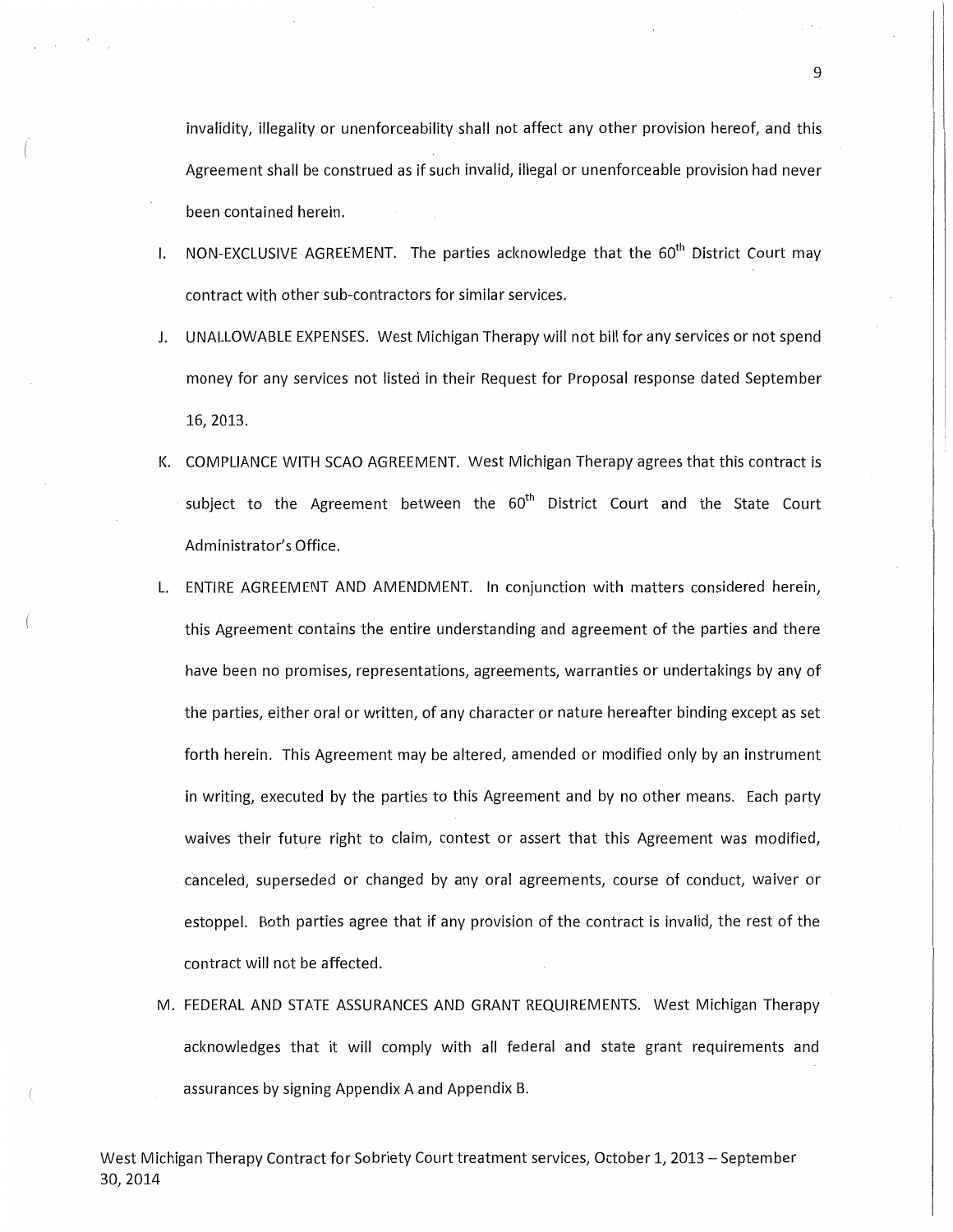N. SUCCESSORS AND ASSIGNS. All representations, covenants and warranties set forth in the Agreement by or on behalf of, or for the benefit of any or all of the parties hereto, shall be binding upon and inure to the benefit of such party, its successors and assigns.

.(

- 0. TERMS AND CONDITIONS. The terms and conditions used in this Agreement shall be given their common and ordinary definition and will not be construed against either party.
- P. AUTHORITY. All parties to this Agreement warrant and represent that they have the power and authority to enter into this Agreement in the names, titles and capacities herein stated and on behalf of any entities, person, or firms represented or purported to be represented by such entity (ies}, person(s), or firm(s) and that all formal requirements necessary or required by any State and/or Federal law in order to enter into this Agreement have been fully complied with. Furthermore, by entering into this Agreement, West Michigan Therapy hereby warrants that it shall not have breached the terms or conditions of any contract or agreement to which West Michigan Therapy is obligated, which breach would have a material effect there on.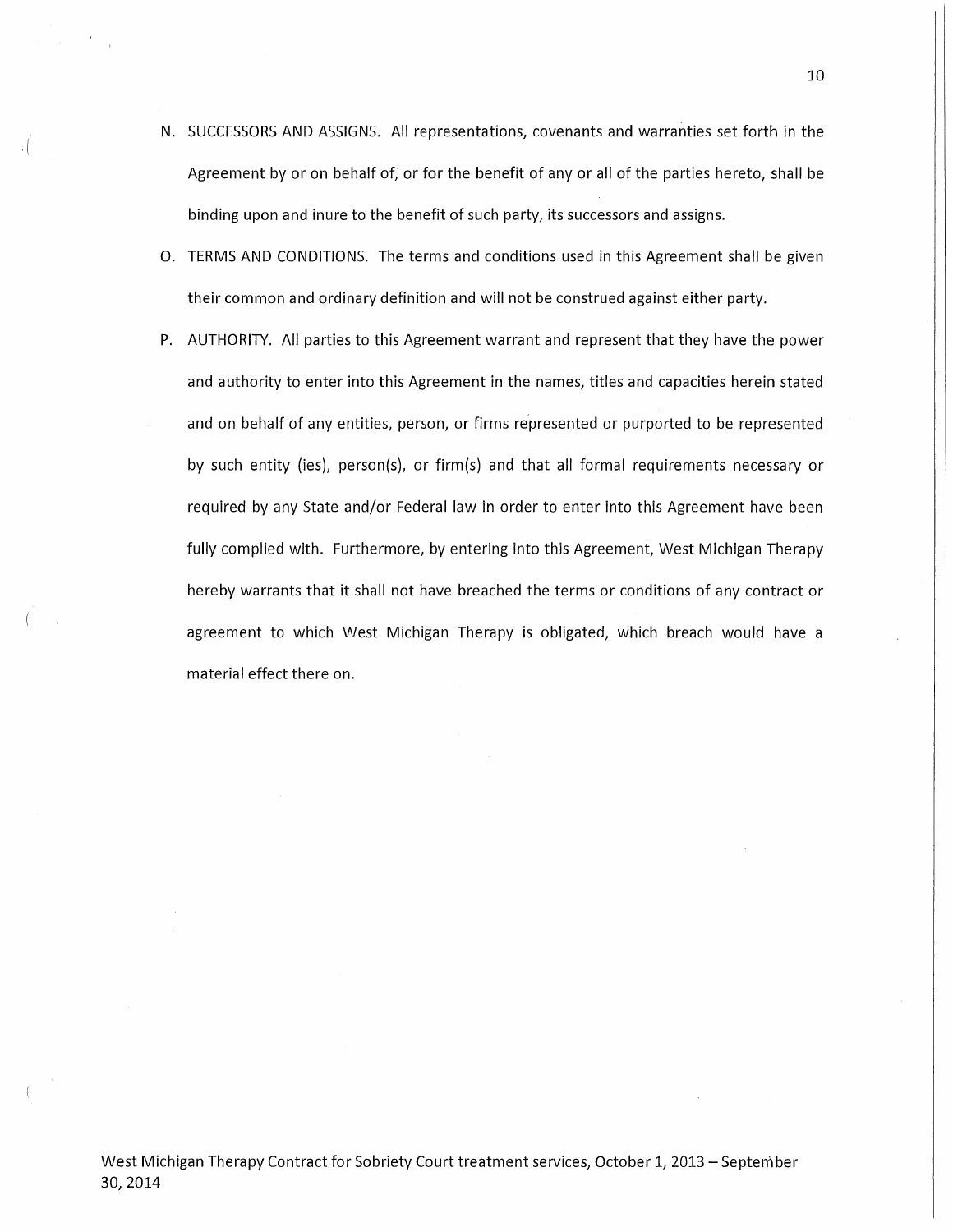Dated:-----'---/ *1\_\_,\_/\_\_\_\_./\_3-JI-)..\_\_}3\_*  I I

Dated: *I(-8-13* 

**COUNTY OF MUSKEGON** By:  $\mathscr{D}$ 

Kenneth Mahoney, Chairlhan **COUNTY Board of Commissioners** 

WEST MICHIGAN THERAPY

By:

Louis Executive Director West Michigan Therapy

West Michigan Therapy Contract for Sobriety Court treatment services, October 1, 2013 - September 30,2014

11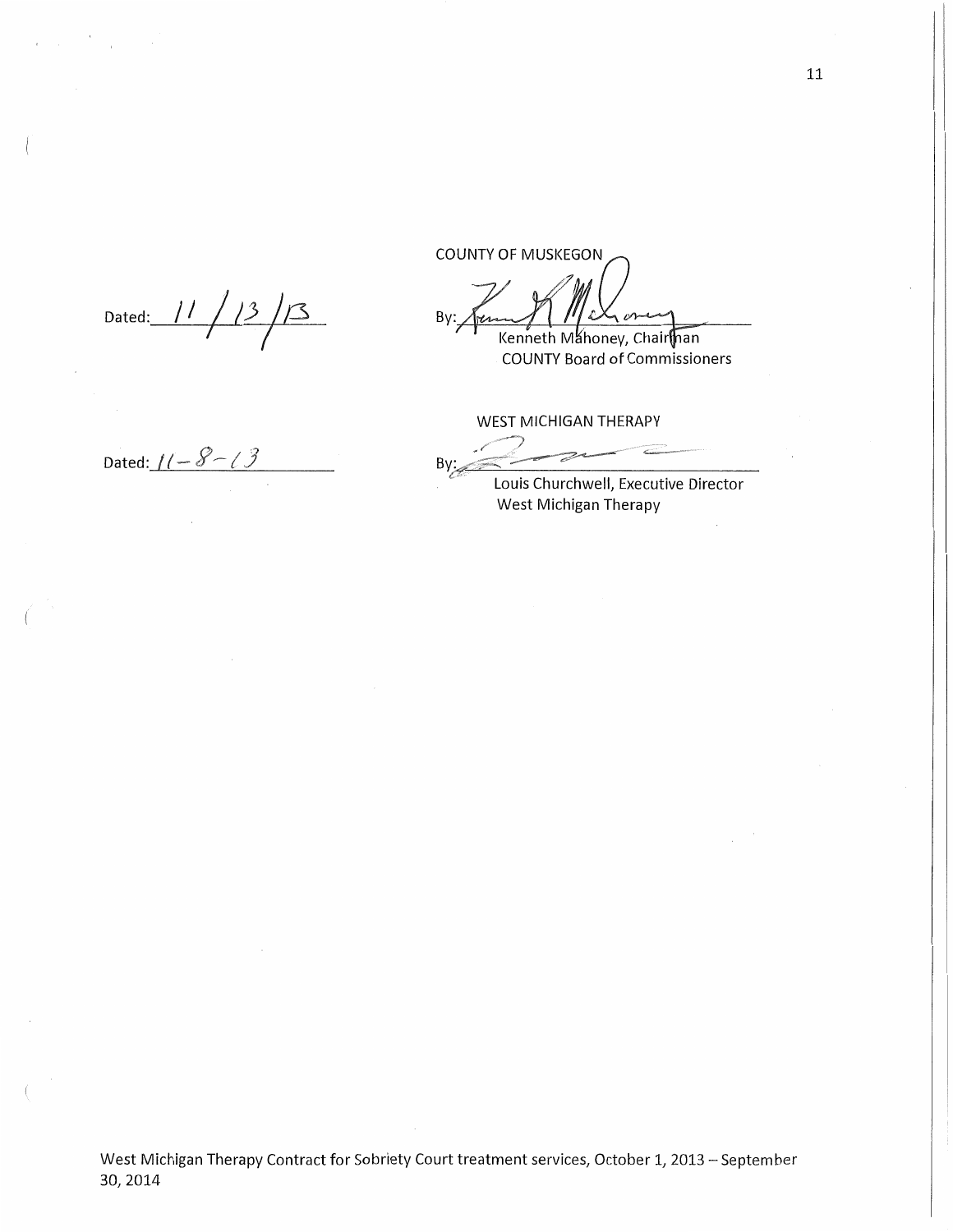## MEMORANDUM OF UNDERSTANDING Muskegon County "60<sup>th</sup> District Court" Sobriety Court Program

Agreement by and between the Muskegon County Sheriff's Office, Prosecuting Attorney, Defense Attorney, Probation Department, Alcohol and Drug Programs and 60<sup>th</sup> District Court.

WHEREAS, the parties to this Agreement endorse the goals and mission of Sobriety Court in order for defendants to eliminate future criminal behavior and improve the quality of their lives. For this program to be successful, cooperation must occur within a network of systems in order to facilitate and achieve the mission of Sobriety Court;

WHEREAS) the parties to this Agreement agree that the following is the Mission/ Promise/Values of the Sobriety Court:

#### Mission:

The *mission* of the 60<sup>th</sup> District Court Muskegon County Sobriety Court is to provide a coordinated family-centered approach to substance abuse services by integrating the judicial system with community resources to improve public safety while reducing the cost of repeat offenders and increasing accountability of those involved in criminal activity;

#### Promise:

Through this holistic approach, MSC promises to work collaboratively with the entire family and community to overcome barriers in a timely and accountable manner in providing individualized alternatives to continued criminal actions among drug offenders.

#### Values:

MSC values integrity.

MSC values dignity.

MSC values empowerment of the entire family.

MSC values safe, drug-free communities.

WHEREAS, the following principles under which the respective agencies will work cooperatively, are:

- 1) Drug addiction is a chronic disease often characterized by relapse which, if unaddressed, may lead to continuing and increasing criminal behavior and other personal, family and societal problems.
- 2) The Sobriety Court is an opportunity to direct those in crisis with addictions to begin a rehabilitation process which might ultimately lead to a reduction and/or management of their addiction and permits the development of a productive lifestyle.
- 3) There must be immediate intervention, which permits the treatment option to be made available to a defendant at the earliest possible time while this person is still in crisis.
- 4) Defendants will be evaluated by trained staff as early as possible so they can be given an opportunity to take advantage other resources offered through a Sobriety Court.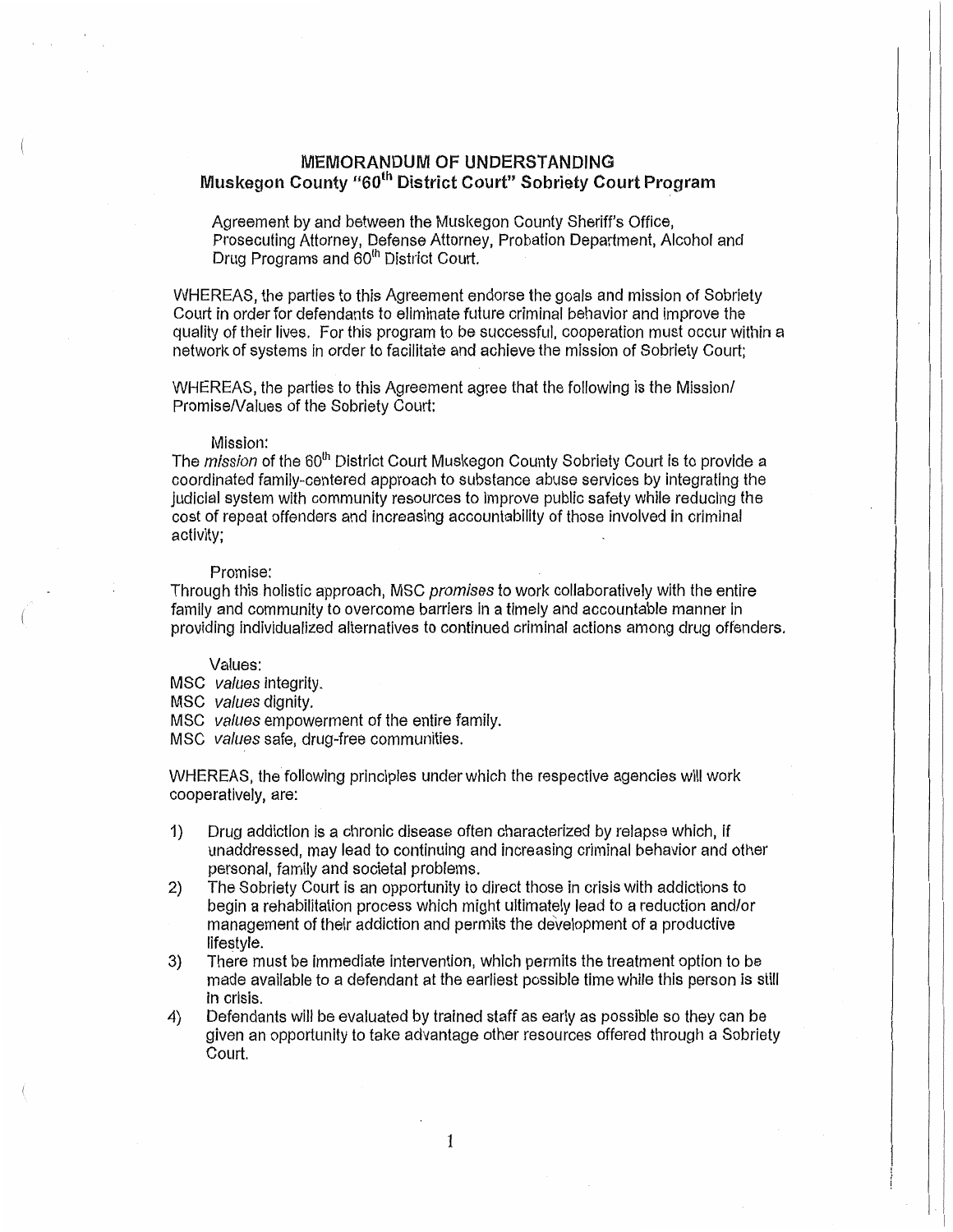- 5) Defendants must be accountable for their behavior and must take responsibility for ensuring their own recovery through the options made available to them by the court and the community. Defendant's accountability will be enforced through Terms of Probation and written agreements. Individual service plans will be developed to address their addition and other related problems. There will be immediate recognition for successes as well as immediate and appropriate consequences for failure to perform.
- 6) An evaluation that measures the outcomes for individual defendants in the process of the Sobriety Court program is essential. That part of this evaluation is an annual report distributed to all members of the Sobriety Court team setting forth the incidence of recidivism among Sobriety Court graduates as derived from available justice system resources. All parties understand that the program utilizes the Drug Court Management Information System and that the BADDS pre and post-test instrument is administered to all program participants.
- 7) That participant entry into the Sobriety Court Program shall be governed by written eligibility criteria set forth in a document signed by all Sobriety Court team members.
- 8) All parties will have equal access to information given to the court to the extent permitted by law.
- 9) Graduation from the program, either the public ceremony or the court graduation, requires that client have 180 continuous clean and sober days immediately preceding the graduation date.
- 1 0) All parties understand the Guiding Principles and Key components to a successful Sobriety Court program. References located at: http://www.ojp.usdoj.gov/BJNgranUDrugCourts/DefiningDC.pdf http://www.NDCI.org/pdf/Guiding Principles of OWl Court.pdf
- 11) All parties recognize the importance of continued training in relation to new findings for Drug Court and Sobriety Court programs through the National Drug Court Institute.
- 12) All participating agencies agree to respect and understand other agencies' roles and responsibilities to ensure the integrity of the judicial and therapeutic processes.
- 13) All participating agencies agree to the 60<sup>th</sup> District Court Sobriety Court criteria for:  $(1)$  participant eligibility,  $(2)$  program sanctions and incentives,  $(3)$  program termination and (4) program graduation as delineated in the  $60<sup>th</sup>$  District Court Sobriety Court Handbook.

## INDIVIDUAL AGENCY RESPONSIBILITIES AND STAFF COMMITMENTS

## Prosecuting Attorney

- 1) A prosecuting attorney will be assigned to the Sobriety Court program for the entire term of this Agreement;
- 2) The prosecuting attorney wilf review the defendants initially selected by the court to participate in the Sobriety Court. The Sobriety Court will only be available to nonviolent defendants (i.e., non-violent history);
- 3) The prosecuting attorney agrees that a positive drug test or open court admission of drug/alcohol use for personal consumption will not result in the filing of additional drug charges based on that admission; and
- 4) The prosecuting attorney makes decisions regarding the participant's continued enrollment in the program based on performance in treatment rather than on legal aspects of the case, barring additional criminal behavior.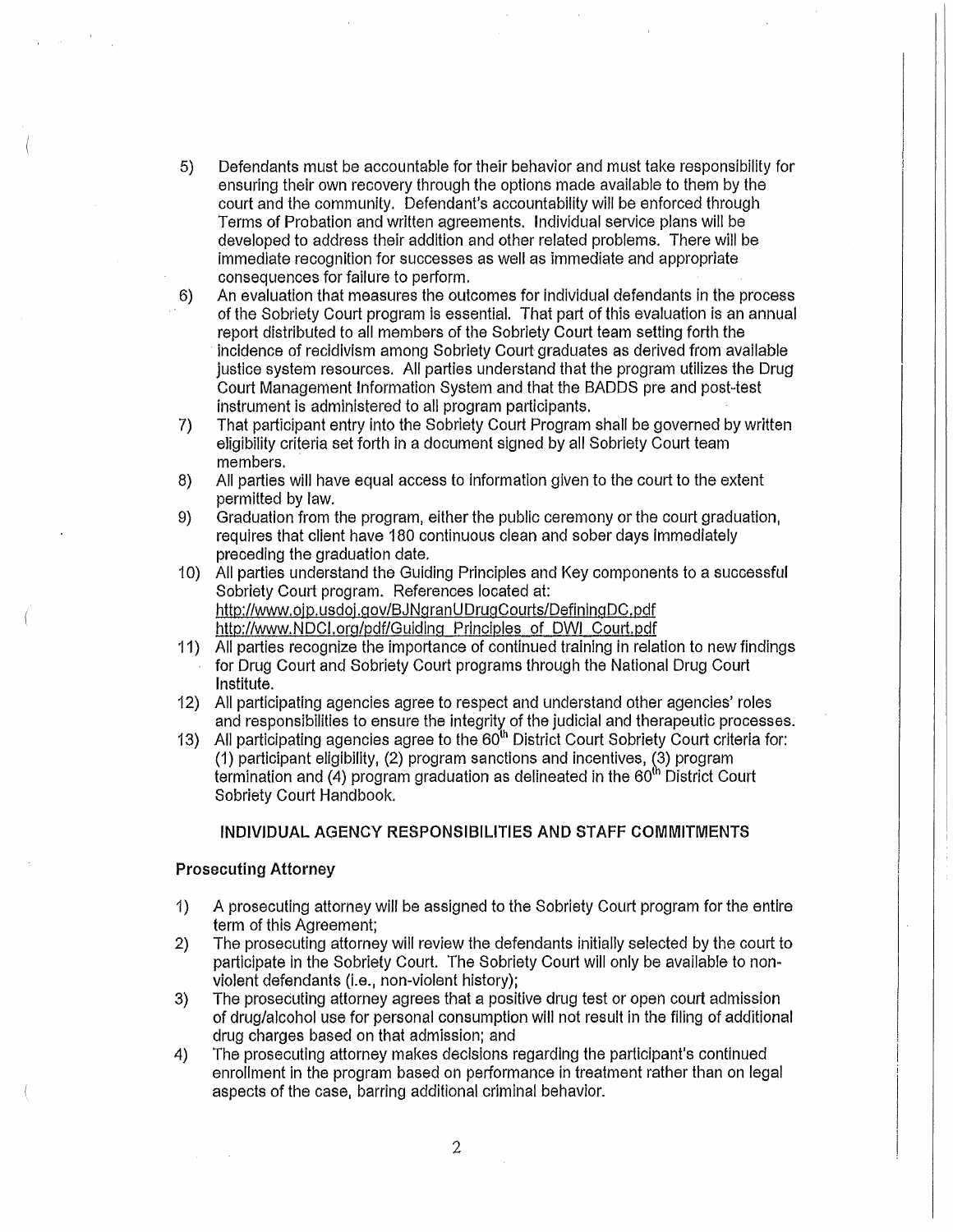## Defense Attorney

- 1) The Defense Attorney advises the defendant as to the nature and purpose of the Sobriety Court, the rules governing participation, the consequences of abiding or failing to abide by the rules, and how participating or not participating in the Sobriety Court will affect his or her interests;
- 2) The Defense Attorney explains all of the rights that the defendant will temporarily or permanently relinquish;
- 3) The Defense Attorney explains that because criminal prosecution for admitting to defendant is encouraged to be truthful with the judge and with treatment staff, and informs the participant that he or she will be expected to speak directly to the judge, not through an attorney;
- 4) The Defense Attorney shall review the client's progress in treatment and advocate appropriately when the client is facing sanctions for non-compliance, when seeking early termination of probation, or at the time of sentencing should the client be terminated from Sobriety Court;
- 5) The Defense Attorney will participate as an active member of the Sobriety Court Team.

## Probation Department

- 1) A probation officer will be assigned to provide field supervision of up to 15 participants during the pilot project and more if funding is secured;
- 2} The probation department will provide supervision and case management services to the Sobriety Court caseloads;
- 3) The Probation Department will participate in weekly case reviews with the Judge and treatment provider;
- 4) Probation will provide on-site probation reports to the Judge;
- 5) Probation will conduct an assessment of suitability for the Sobriety Court treatment program and make specific recommendations relating to treatment needs of the defendants;
- 6) Probation will provide observed drug testing on-site as necessary or requested as PBT/RediCup/SCRAM;
- 7) The probation department will participate as an active member of the Sobriety Court Team;
- 8) A probation officer will be assigned to manage the Drug Court Management Information System;
- 9) Staff will be provided to oversee all Case Management activities of program participants and work collaboratively with treatment providers understanding that case management and treatment are two distinct modalities of intervention. Staff will meet with treatment providers on a regular basis to ensure care coordination of all program participants.

## Sobriety Court Treatment Provider

1) The Sobriety Court treatment provider will assess clients to determine alcohol and drug related problems and readiness for treatment, educational needs, vocational assessment, medical assessment, legal assessment and screen for mental health issues using ASAM criteria;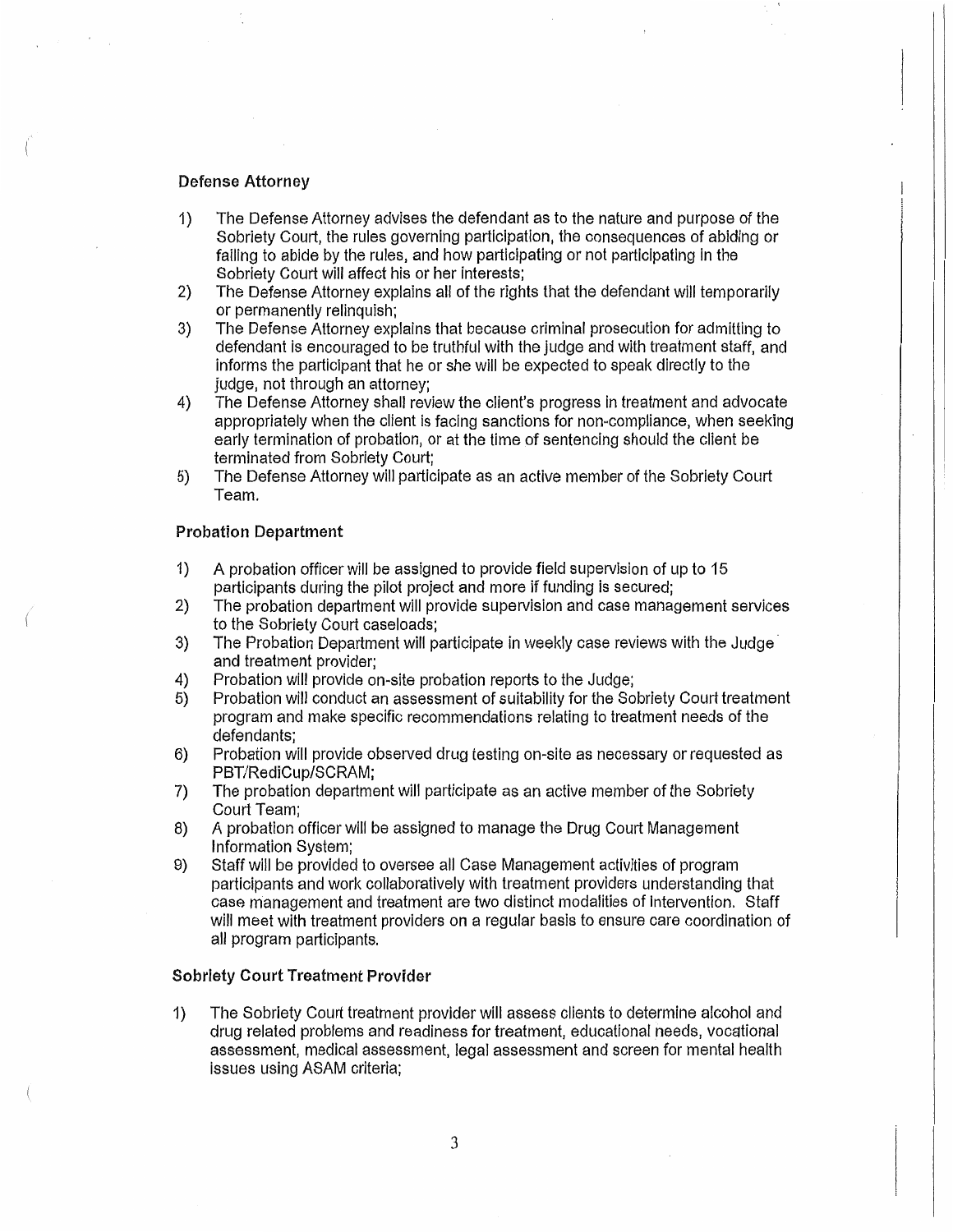- 2) The Sobriety Court treatment provider will administer the BADDS pre and post-test instrument to all program participants and report findings accordingly;
- 3) The Sobriety Court treatment provider will provide individual counseling as needed/recommended;
- 4) The Sobriety Court treatment provider wiH make recommendations to the court for placement in a specified program or programs and provide Initial Clinical Report on all new participants and progress reports thereafter for all participants until discharged from program;
- 5) The Sobriety Court treatment provider will provide monitored documentation to the courts on all positive U.A.'s and progress in treatment;
- 6) The Sobriety Court treatment provider will provide a comprehensive treatment, education and vocational counseling program to each defendant;
- 7) The Sobriety Court treatment provider will work with Court/Jail/Probation with its jail (ISA) Inpatient Substance Abuse program;
- 8) The Sobriety Court treatment provider will participate as an active member of the Sobriety Court Team;
- 9) · The Sobriety Court treatment provider will ensure timely and accurate data entry into the Drug Court Management Information System.

## **Sheriff**

- 1) The Sheriff's Office will monitor in-custody treatment services and intervention services for those returning to custody as ISA program;
- 2) The Sheriff's Office will provide access to in-custody treatment to the extent possible;
- 3) The Sheriff's Office will coordinate the dissemination of Sobriety Court Information to potential candidates within the Sheriffs facilities;
- 4) The Sheriff will cooperate in dressing out the defendants and releasing the defendants from the court room directly into treatment;
- 5) The Sheriff's or a representative of the Sheriff will participate as an active member of the Sobriety Court Team.

## 60<sup>th</sup> District Court

- 1) The Sobriety Court Coordinator will participate in oversight for the Sobriety program;
- 2) The Sobriety Court Coordinator will assist the Sobriety Court Team with the monitoring and evaluation of Sobriety Court when appropriate;
- 3) The Sobriety Court Coordinator will assist in seeking funding sources, respond to grant applications, implement and monitor grant funds and provide fiscal, narrative and statistical information as required by the funding source to ensure the ongoing operation of the Sobriety Court;
- 4) The Sobriety Court Coordinator will provide and/or seek our ongoing training of key planning team personnel through monthly Sobriety Court Team meetings;
- 5) The Sobriety Court Coordinator will provide yearly strategic planning meetings with court administration/county administration to ensure stability, support and on-going accountability for the Sobriety Court program;
- 6) The Sobriety Court Coordinator will provide leadership and direction under the supervision of the Court Administrator and the District Court Chief Judge to ensure compliance with the National Standards set forth by the National Association of Sobriety Court Professionals;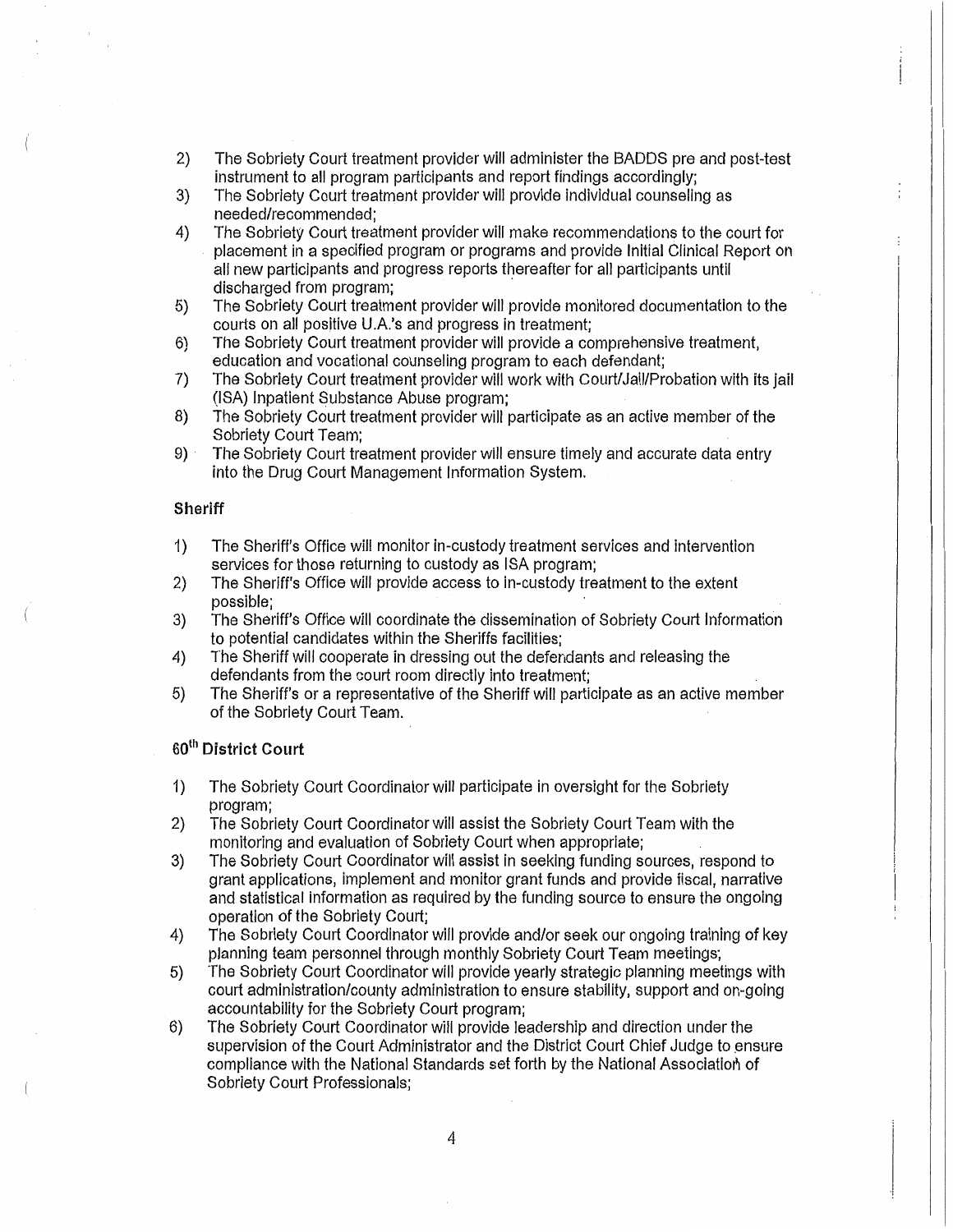- 7) The Sobriety Court Coordinator will be responsible for the preparation of the annual report setting forth the incidence of recidivism among Sobriety Court graduates;
- 8) The Sobriety Court Coordinator will participate as an active member of the Sobriety Court Team.

## SOBRIETY COURT STEERING COMMITTEE

All parties agree to continue to be represented in this group. This group will be responsible for modifying and amending this Agreement. They will address problems and issues as identified and develop policy and program modifications.

## AGREEMENT MODIFICATIONS

Any individual Agency wishing to amend/modify this Agreement will notify the Sobriety Court Committee of the issue(s). The Sobriety Court Planning Committee will address that issue(s) for purposes of modifying/amending the issue(s). This issue(s) will be decided by consensus (if possible) or by simple majority.

## TERMINATION OF AGREEMENT

Individual Agencies contemplating termination of their participation in this Agreement shall first notify the Sobriety Court Steering Committee of their concern. The Steering Committee wiH attempt to resolve the problem to ensure continuation of the Sobriety Court. If unable to resolve the problem, the individual Agency or Department can exercise its right to terminate this agreement by notifying all other Agencies in writing a minimum of 90 days prior to such termination.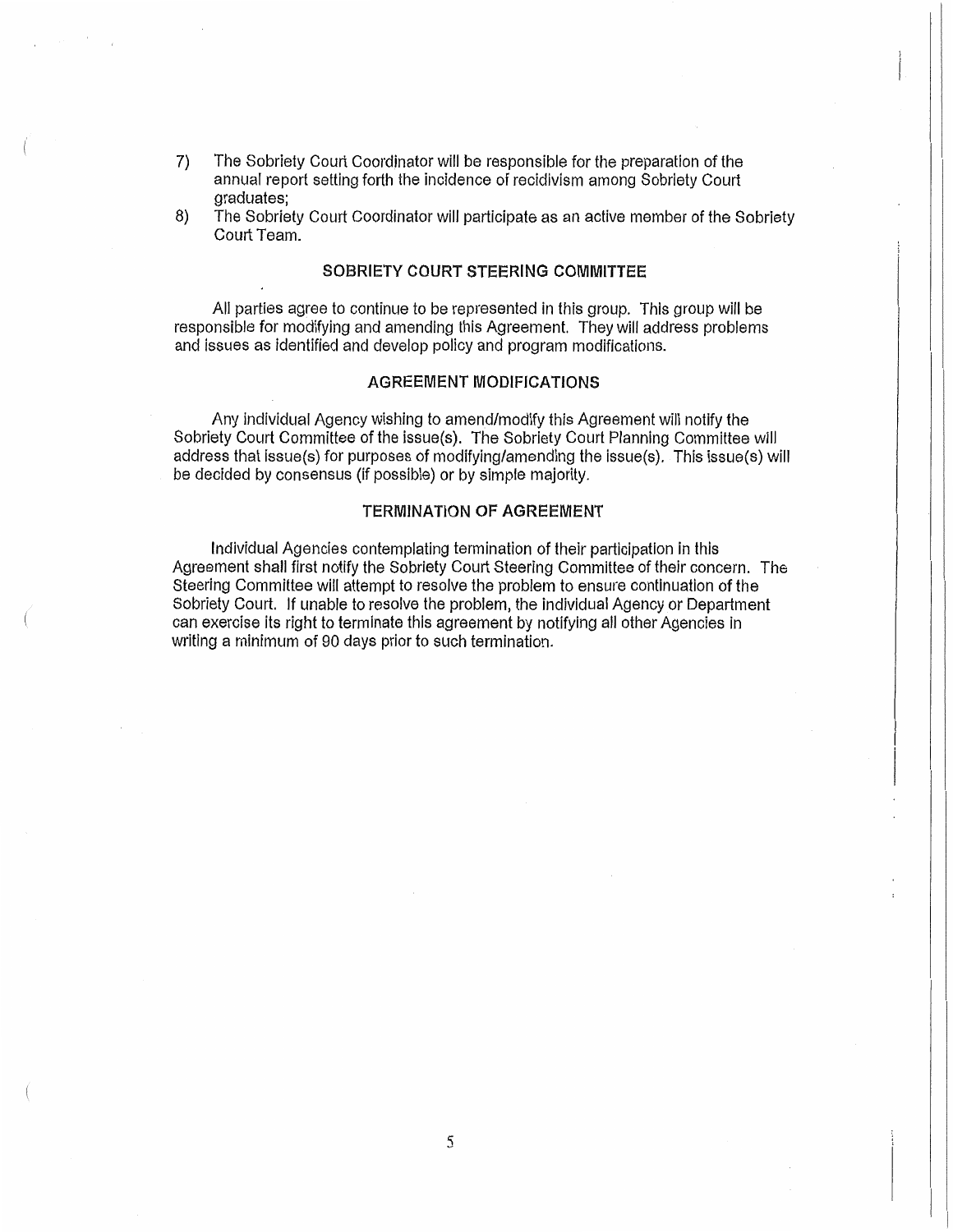IN WITNESS THEREOF, the parties have caused their duly authorized representative to execute this agreement.

 $6 - 1 - 12$ Maria Lagas/Hobbes, Chief Jиd  $\frac{1}{\frac{1}{\frac{1}{12}}\sqrt{\frac{1}{12}}}}$  13 Andrew Wierengo, *XI*, Judge<br>60<sup>th</sup> District Geurt  $\frac{7}{3}$ Dale Hilson<br>Prosecutor, County of Muskegon  $6 - 7 - 13$ Dean Roesler Sheriff, County of Muskegon  $\frac{C}{\text{Date}}$  / 2/ / 3  $\breve{C}$ **Brian Hosticka** Defense Attorney  $\frac{1}{2}$  -  $8 - 13$ Louis Churchwell, CEO, WMT/TLC **Treatment Provider**  $4 - 19 - 13$ 

 $6 - 10 - 3$ 

Susan Cook, CEO, Mercy Life Counseling<br>Treatment Provider

ennard

Nancy Hennard<br>60<sup>th</sup> District Court Administrator

 $\left\{ \right.$ 

 $\tau_{\rm c}$  ,  $\tau_{\rm c}$  ,  $\tau_{\rm c}$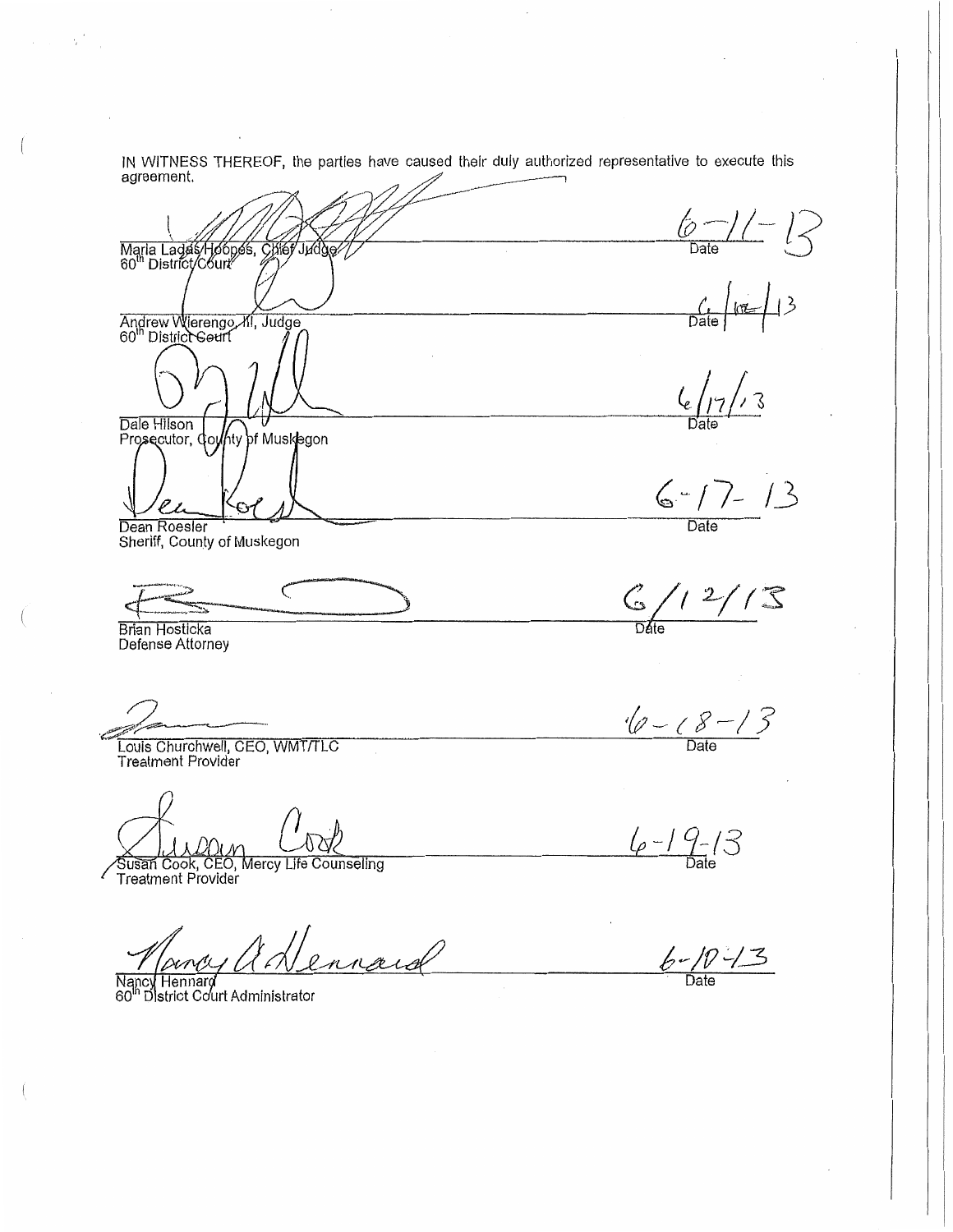- 1. The subcontractor agrees and understands that the nonsupplanting requirement mandates that grant funds may be used only to supplement (increase) a subcontractor's budget and may not supplant (replace) state. local or tribal funds that the subcontractor otherwise would have spent on positions or any other items approved in this agreement if it had not received a grant award,
- If the subcontractor hires new positions  $\overline{2}$ . (including filling existing vacancles that are no longer funded in your agency's budget), it must hire these additional positions on or after the official grant award start date, above its current budgeted level of positions.
- 3. If the subcontractor rehires personnel who have already been laid off at the time of application as a result of state, local or tribal budget outs, it must rehire the personnel on or after the official grant award start date and maintain documentation showing the date(s) that the positions were laid off and rehired.
- 4. For the subcontractor's plans on maintaining personnel who are at the time of the application scheduled to be laid off on a future date as a result of state, local or tribal budget cuts, the subcontractor must continue to fund the personnel with its own funds from the grant award start date until the date of the scheduled lay-off and maintain documentation showing the date(s) and reason(s) for the lay-off.
- 5. The court gives assurance to the county and the SCAO that the subcontractor shall comply with 45 CFR §76 and certifies to the best of its knowledge and belief that it and its subcontractors: (a) Are not presently debarred, suspended, proposed for debarment, declared ineligible, or voluntarily excluded from covered transactions by any federal

department or agency, (b) Haye not within a three year period preceding this agreement been; (1) Convicted of or had a civil judgment rendered against them for commission of fraud; (2) Convicted of a criminal offense in connection with obtaining, attempting to obtain, or performing a public (federal, state or local) transaction or contract under a public transaction; (3) Convicted of a violation of federal or state anti-trust statutes; or (4) Convicted of embezzlement, theft, forgery, bribery, falsification or destruction of records, making false statements, or receiving stolen property, (c) Are not presently Indicted for or otherwise criminally or civilly charged by a government entity (federal, state or local) with commission of any of the offenses enumerated in subsection B, (d) Have not within a three (3) year period preceding this agreement had one or more public transactions (federal, state or local) terminated for cause or default.

- 6. The subcontractor agrees that it will provide a drug-free workplace and abide by all requirements under the Drug-Free Workplace Act of 1988, and implemented at 28 C.F.R. Part 67, Subpart F, for contractors.
- 7. Costs must be reasonable and necessary. If required by the local jurisdiction, costs must be sustained by competitive bids. All contracts and subcontracts require approval by SCAO. Individual consultant fees are limited to \$450 (excluding travel, lodging and meal costs) per day, which includes legal, medical, psychological, and accountant consultants. If the rate will exceed \$450 for an eight-hour day, written approval is required from SCAO. Compensation for individual consultant services is to be responsible and consistent with that paid for similar services in the marketplace.

| Signature of Authorized Certifying Official | Title          |  |
|---------------------------------------------|----------------|--|
| Applicant Organization<br>Michigan Therapy  | Date Submitted |  |
|                                             |                |  |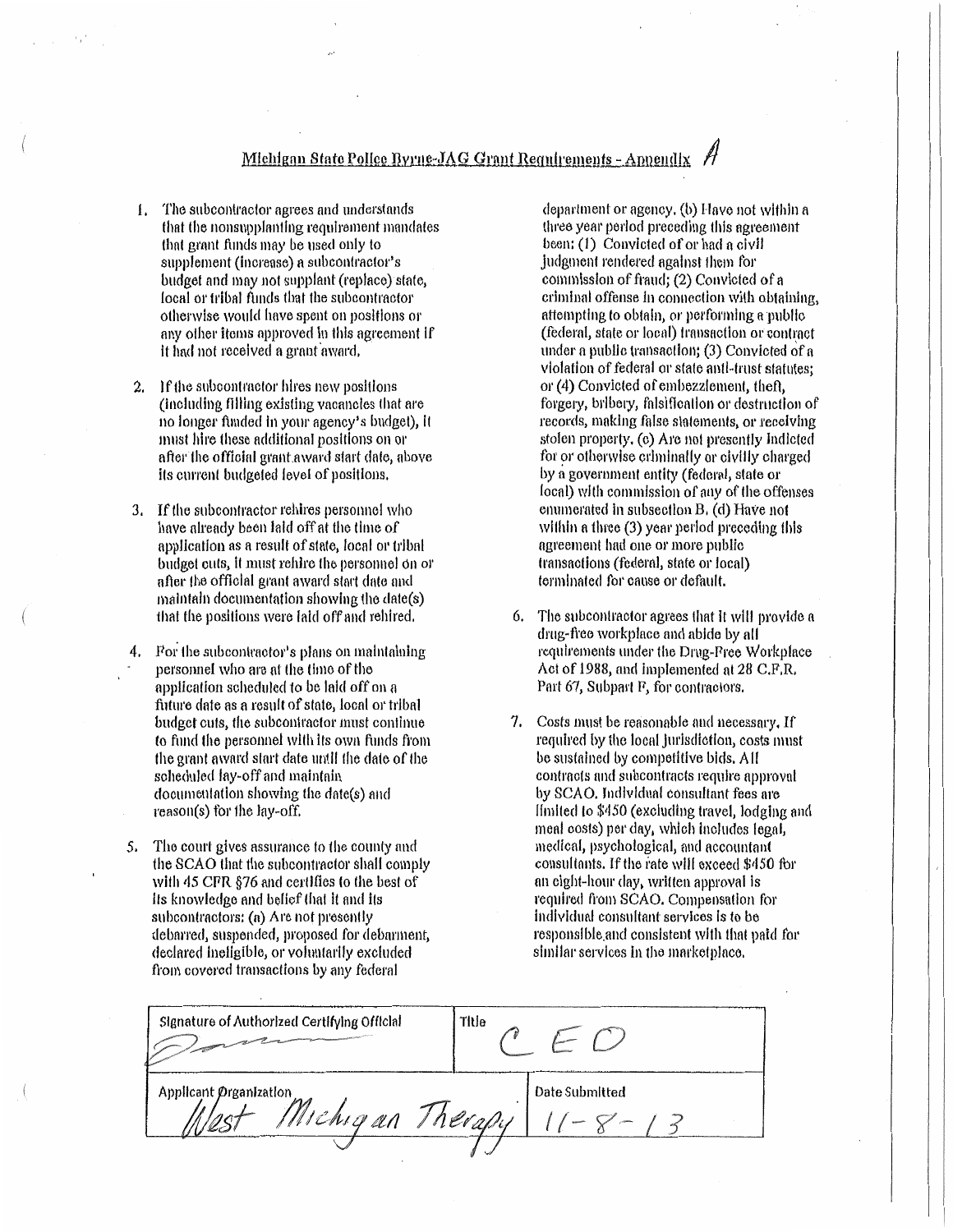HOPender

OMB Approval No. 4040-000. Explration Date: 06/30/2014

# ASSURANCES / NON-CONSTRUCTION PROGRAMS

Public reporting burden for this collection of information is estimated to average 15 minutes per response, including time for reviewing Instructions, searching existing data sources, gathering and maintaining the data needed, and completing and reviewing the collection of Information. Send comments regarding the burden estimate or any other aspect of this collection of information, including suggestions for reducing this burden, to the Office of Management and Budget, Paperwork Reduction Prolect (0348-0040), Washington, DC 20503.

## PLEASE DO NOT RETURN YOUR COMPLETED FORM TO THE OFFICE OF MANAGEMENT AND BUDGET. SEND IT TO THE ADDRESS PROVIDED BY THE SPONSORING AGENCY.

NOTE: Certain of these assurances may not be applicable to your project or program. If you have questions, please contact the awarding agency. Further, certain Federal awarding agencies may require applicants to certify to additional assurances. If such is the case, you will be notified.

As the duly authorized representative of the applicant, I certify that the applicant:

- 1. Has the legal authority to apply for Federal assistance and the Institutional, managerial and financial capability (including funds sufficient to pay the non-Federal share of project cost) to ensure proper planning, management and completion of the project described in this application.
- 2. Will give the awarding agency, the Compiroller General of the United States and, if appropriate, the State, through any authorized representative, access to and the right to examine all records, books, papers, or documents related to the award; and will establish a proper accounting system in accordance with generally accepted accounting standards or agency directives.
- 3. Will establish safeguards to prohibit employees from using their positions for a purpose that constitutes or presents the appearance of personal or organizational conflict of interest, or personal gain.
- 4. Will initiate and complete the work within the applicable time frame after receipt of approval of the awarding agency.
- 5. Will comply with the Intergovernmental Personnel Act of 1970 (42 U.S.C. §§4728-4763) relating to prescribed standards for merit systems for programs funded under one of the 19 statutes or regulations specified in Appendix A of OPM's Standards for a Merit System of Personnel Administration (5 C.F.R. 900, Subpart F).
- 6. Will comply with all Federal statutes relating to nondiscrimination. These include but are not limited to: (a) Title VI of the Civil Rights Act of 1964 (P.L. 88-352) which prohibits discrimination on the basis of race, color or national origin; (b) Title IX of the Education Amendments of 1972, as amended (20 U.S.C. §§1681-1683, and 1685-1686), which prohibits discrimination on the basis of sex; (c) Section 504 of the Rehabilitation

Act of 1973, as amended (29 U.S.C. §794), which prohibits discrimination on the basis of handicaps; (d) the Age Discrimination Act of 1975, as amended (42 U.S.C. §§6101-6107), which prohibits discrimination on the basis of age; (e) the Drug Abuse Office and Trealment Act of 1972 (P.L. 92-255), as amended, relating to nondiscrimination on the basis of drug abuse; (f) the Comprehensive Alcohol Abuse and Alcohollsm Prevention, Treatment and Rehabilitation Act of 1970 (P.L. 91-616), as amended, relating to nondiscrimination on the basis of alcohol abuse or alcoholism; (g) §§523 and 527 of the Public Health Service Act of 1912 (42 U.S.C. §§290 dd-3 and 290 ee-3), as amended, relating to confidentiality of alcohot and drug abuse patient records; (h) Title VIII of the Civil Rights Act of 1968 (42 U.S.C. §§3601 et seq.), as amended, relating to nondiscrimination in the sale, rental or financing of housing; (I) any other nondiscrimination provisions in the specific statute(s) under which application for Federal assistance is being made; and, (i) the requirements of any other nondiscrimination statute(s) which may apply to the application.

- 7. Will comply, or has already compiled, with the requirements of Titles II and III of the Uniform Relocation Assistance and Real Property Acquisition Policles Act of 1970 (P.L. 91-646) which provide for fair and equilable treatment of persons displaced or whose properly is acquired as a result of Federal or federally-assisted programs. These requirements apply to all interests in real property acquired for project purposes regardless of Federal participation in purchases.
- 8. Will comply, as applicable, with provisions of the Hatch Act (5 U.S.C. §§1501-1508 and 7324-7328) which limit the political activities of employees whose principal employment activities are funded in whole or In part with Federal funds,

rrevious Edition Usable

Authorized for Local Reproduction

Standard Form 424B (Rev. 7-97) Prescribed by OMB Circular A#02